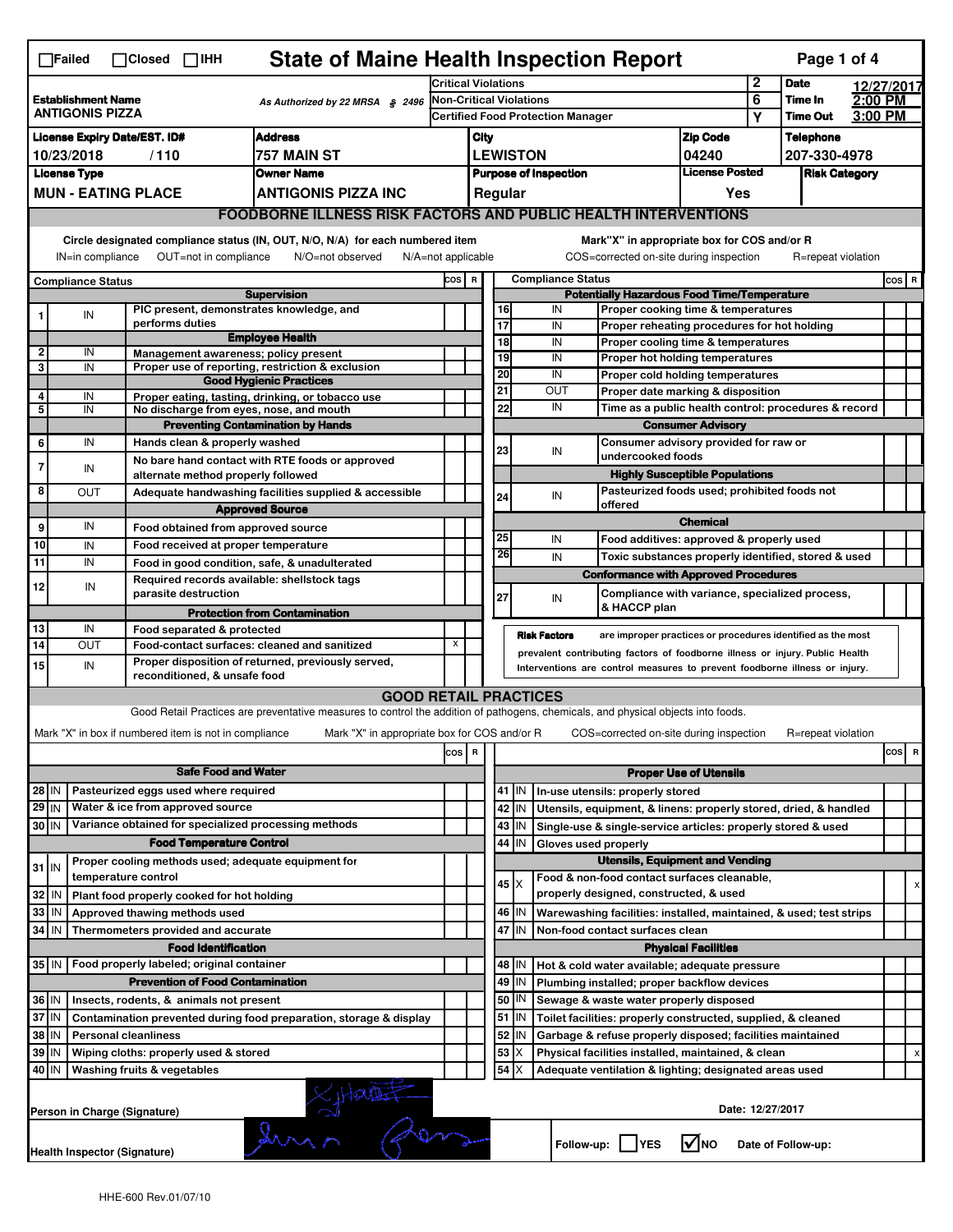|                                                     |                               | <b>State of Maine Health Inspection Report</b> | Page 2 of 4  |                   |                                  |
|-----------------------------------------------------|-------------------------------|------------------------------------------------|--------------|-------------------|----------------------------------|
| <b>Establishment Name</b><br><b>ANTIGONIS PIZZA</b> | As Authorized by 22 MRSA      | Date 12/27/2017                                |              |                   |                                  |
| License Expiry Date/EST. ID#<br>/110<br>10/23/2018  | <b>Address</b><br>757 MAIN ST | City / State<br><b>LEWISTON</b>                | /ME          | Zip Code<br>04240 | <b>Telephone</b><br>207-330-4978 |
|                                                     |                               | <b>Temperature Observations</b>                |              |                   |                                  |
| Location                                            | <b>Temperature</b>            |                                                | <b>Notes</b> |                   |                                  |
| sauce                                               | 37                            |                                                |              |                   |                                  |
| cooler                                              | 38                            |                                                |              |                   |                                  |
| hot water                                           | $110 +$                       |                                                |              |                   |                                  |
| rinse cycle                                         | 180                           |                                                |              |                   |                                  |
| mik                                                 | 35                            |                                                |              |                   |                                  |
| walk-in cooler                                      | 34                            |                                                |              |                   |                                  |
| wash cycle                                          | 160                           |                                                |              |                   |                                  |

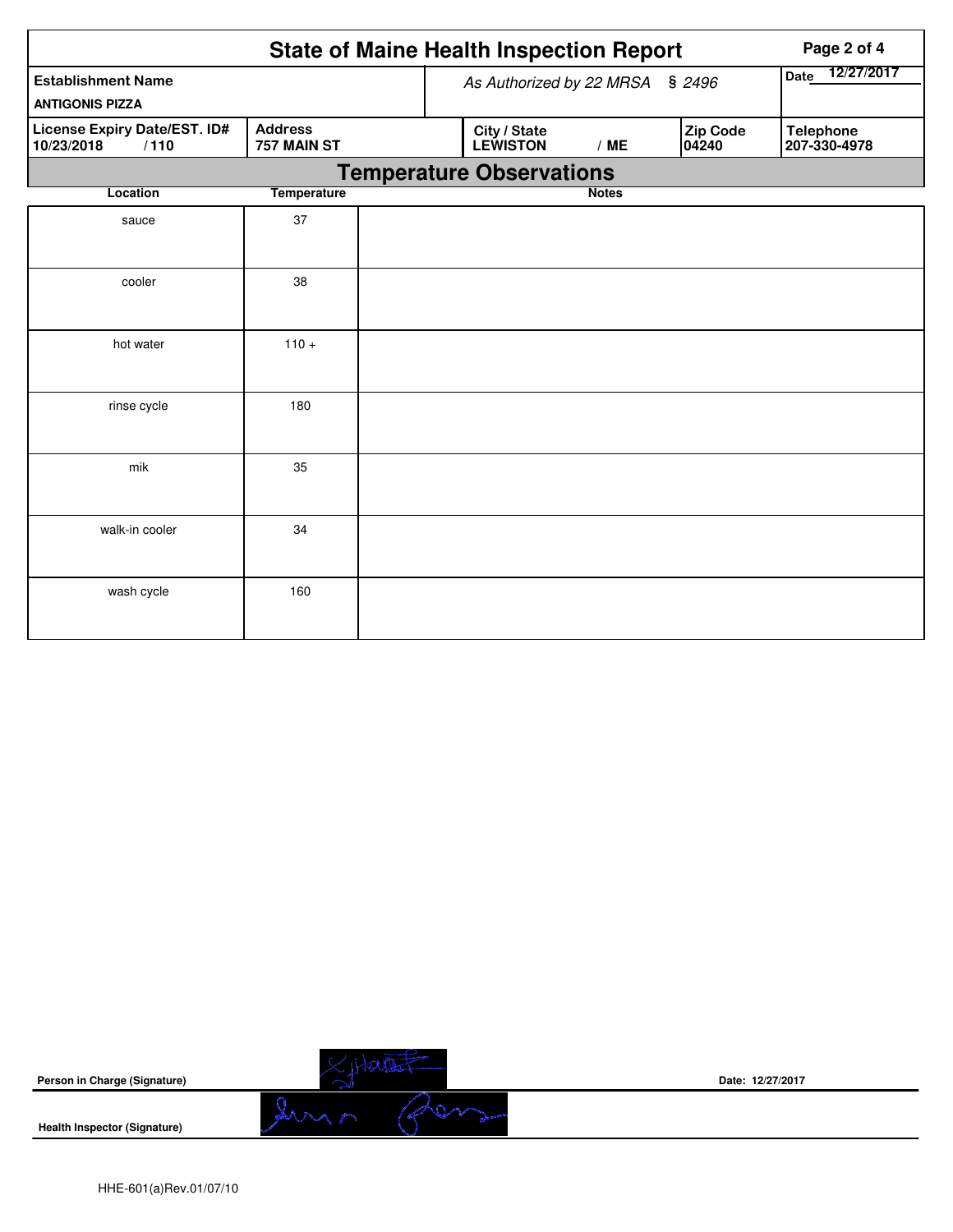|                                                                                                                    |                                                                                                                           | Page 3 of 4                                                                                                                                        |           |                          |      |            |  |  |  |  |
|--------------------------------------------------------------------------------------------------------------------|---------------------------------------------------------------------------------------------------------------------------|----------------------------------------------------------------------------------------------------------------------------------------------------|-----------|--------------------------|------|------------|--|--|--|--|
| <b>Establishment Name</b>                                                                                          |                                                                                                                           |                                                                                                                                                    |           |                          | Date | 12/27/2017 |  |  |  |  |
| <b>ANTIGONIS PIZZA</b>                                                                                             |                                                                                                                           |                                                                                                                                                    |           |                          |      |            |  |  |  |  |
| License Expiry Date/EST. ID#<br>10/23/2018<br>/110                                                                 | <b>Address</b><br>757 MAIN ST                                                                                             | City / State<br><b>LEWISTON</b>                                                                                                                    | <b>ME</b> | <b>Zip Code</b><br>04240 |      |            |  |  |  |  |
|                                                                                                                    |                                                                                                                           | <b>Observations and Corrective Actions</b>                                                                                                         |           |                          |      |            |  |  |  |  |
|                                                                                                                    |                                                                                                                           | Violations cited in this report must be corrected within the time frames below, or as stated in sections<br>8-405.11 and 8-406.11 of the Food Code |           |                          |      |            |  |  |  |  |
| 8: 5-205.11.(B): N: Hand washing facility being used for other than hand washing.                                  |                                                                                                                           |                                                                                                                                                    |           |                          |      |            |  |  |  |  |
|                                                                                                                    | INSPECTOR NOTES: items stored in sink and heating/ air conditioning drain pipe is draining in handsink must be re-located |                                                                                                                                                    |           |                          |      |            |  |  |  |  |
| 8: 6-301.11: N: Hand cleanser not available at hand wash sink or lavatory.                                         |                                                                                                                           |                                                                                                                                                    |           |                          |      |            |  |  |  |  |
| INSPECTOR NOTES: hand soap dispenser not working                                                                   |                                                                                                                           |                                                                                                                                                    |           |                          |      |            |  |  |  |  |
| 14: 4-601.11.(A): C: Equipment food-contact surfaces and utensils are not clean to sight and touch.                |                                                                                                                           |                                                                                                                                                    |           |                          |      |            |  |  |  |  |
| INSPECTOR NOTES: knife put away soiled corrected on site                                                           |                                                                                                                           |                                                                                                                                                    |           |                          |      |            |  |  |  |  |
| 21: 3-501.17.(D): C: Date marking system used at the Eating Establishment does not meet the criteria list in code. |                                                                                                                           |                                                                                                                                                    |           |                          |      |            |  |  |  |  |
| INSPECTOR NOTES: some items have no date markings                                                                  |                                                                                                                           |                                                                                                                                                    |           |                          |      |            |  |  |  |  |
| 45: 4-204.12: N: Equipment openings, closures and deflectors are improperly designed and constructed.              |                                                                                                                           |                                                                                                                                                    |           |                          |      |            |  |  |  |  |
| INSPECTOR NOTES: replace all split refrigeration door seals                                                        |                                                                                                                           |                                                                                                                                                    |           |                          |      |            |  |  |  |  |
| 53: 6-201.13.(A): N: Floor and wall junctures are not enclosed and sealed.                                         |                                                                                                                           |                                                                                                                                                    |           |                          |      |            |  |  |  |  |
| INSPECTOR NOTES: floor to wall junctures need to be properly sealed                                                |                                                                                                                           |                                                                                                                                                    |           |                          |      |            |  |  |  |  |
| 53: 6-501.12: N: The physical facilities are not clean.                                                            |                                                                                                                           |                                                                                                                                                    |           |                          |      |            |  |  |  |  |
| INSPECTOR NOTES: clean in back of all equipment                                                                    |                                                                                                                           |                                                                                                                                                    |           |                          |      |            |  |  |  |  |
| 54: 6-501.14.(A): N: Ventilation not clean.                                                                        |                                                                                                                           |                                                                                                                                                    |           |                          |      |            |  |  |  |  |
| INSPECTOR NOTES: clean range hood system by fryolator                                                              |                                                                                                                           |                                                                                                                                                    |           |                          |      |            |  |  |  |  |
|                                                                                                                    |                                                                                                                           |                                                                                                                                                    |           |                          |      |            |  |  |  |  |
|                                                                                                                    |                                                                                                                           |                                                                                                                                                    |           |                          |      |            |  |  |  |  |
|                                                                                                                    |                                                                                                                           |                                                                                                                                                    |           |                          |      |            |  |  |  |  |
|                                                                                                                    |                                                                                                                           |                                                                                                                                                    |           |                          |      |            |  |  |  |  |
|                                                                                                                    |                                                                                                                           |                                                                                                                                                    |           |                          |      |            |  |  |  |  |
|                                                                                                                    |                                                                                                                           |                                                                                                                                                    |           |                          |      |            |  |  |  |  |
|                                                                                                                    |                                                                                                                           |                                                                                                                                                    |           |                          |      |            |  |  |  |  |